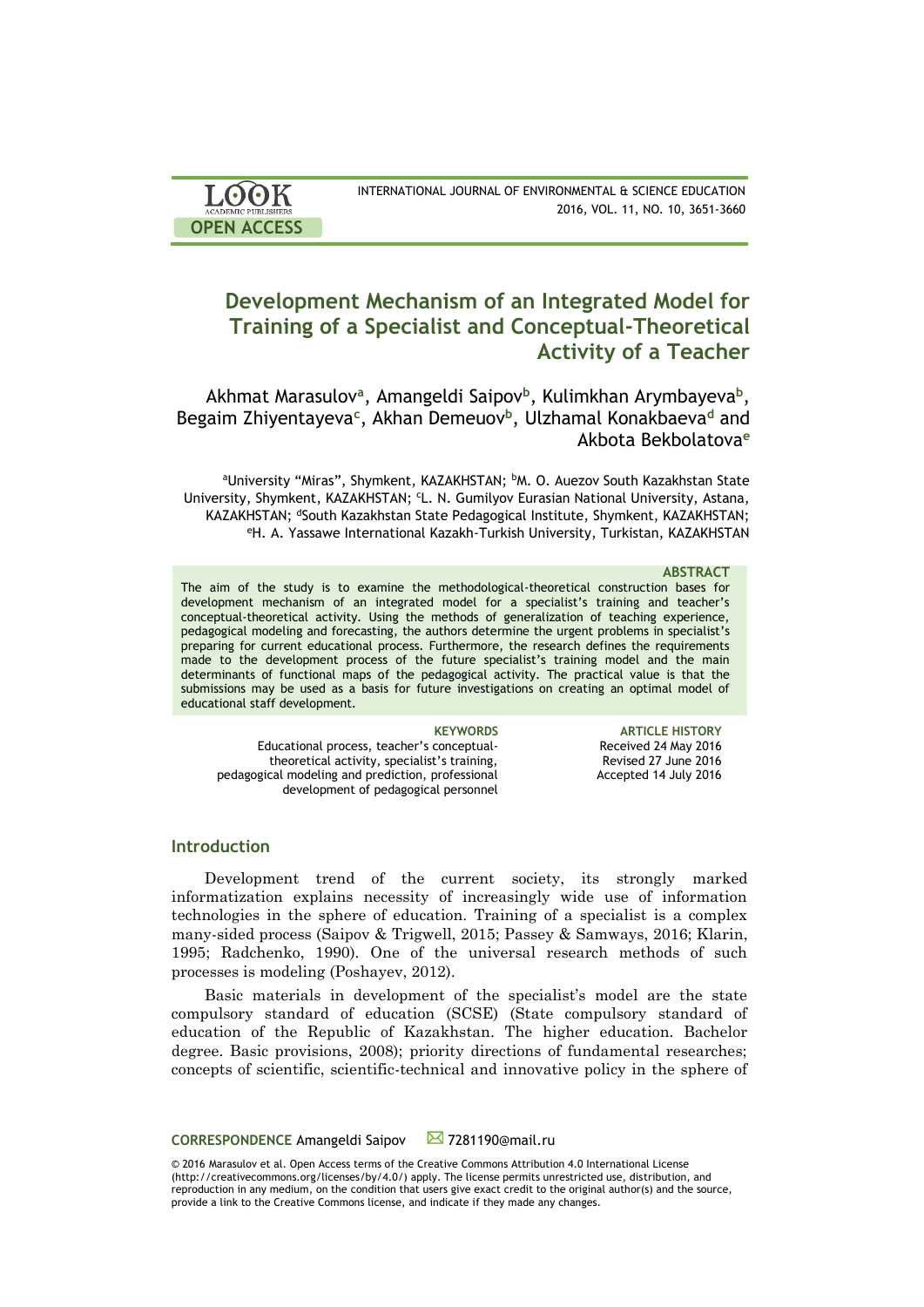education; scientific-technical programs; efficiency of carrying out of research and development in HEIs, etc. (Marasulov, 2008).

It is pertinent to point out that development of the future specialist's training model forms the basis of practical modeling realization as an instrument of study of certain objects or phenomena (Bowen, 2016). This development provides selection of all components of the activity, determination of significance of these components for the educational and production process and establishment of their interrelations (Marasulov, 2010).

Consideration of the specialist's training and activity model as the open, nonlinear and dynamic system provides need in the search of its adequate presentation (Shalayev & Sazonova, 2004). Considering this fact, we propose a variant of the logical-conceptual training and activity model of "Radiotechnics, electronics and telecommunication" (RET) specialist.

#### **Literature review**

Modern scientific-pedagogical researches give much prominence to the current specialist's training effective process modeling problems (Entonado & Díaz, 2006; Saipov & Trigwell, 2015).

Terms "model" and "modeling" are considered by scholars as an imply creation of the training quality criteria, which should have the specialist, establishment of correlation between them and pedagogical conditions focused on their formation (Smirnova, 1977; Marasulov, 2014; Popescu & Stefan, 2014; Carpenter & H. Dickinson, 2016). At that, not all authors put in equal concepts to the term "specialist's model".

The most acceptable term for us is given in P. Postnikova's (2004) research. Where under the specialist's model we understand "analogue of its activity expressed in representative characteristics, marked in a research on functioning of conditions and occurrence of specialists' union of interest to us".

Scholars agree that conditions for the model development consists of the following:

– Elements of the model structure (objects of understanding in the training process; requirements to the future specialist's personal qualities; requirements to the specialist's activity skills, habits and ways) (Markova, 1996).

– Components of the activity elements (production-technological activity, service-exploitation activity, organization-management activity, installation and checkout activity, estimation-design activity, experimental-research activity) (Kalimullin & Masalimova, 2016).

– Operational-practical component of the specialist's future activity (revelation of typical professional tasks; development of training and production tasks complexly covering all the educational and production activity; determination of place of these tasks in the content of education; selection of optimal training forms and methods of the considered tasks).

– Formation components of a conceptually commuting model (production sphere; scientific sphere; training sphere).

– Basic requirement components to the specialist (requirements to the professionally significant parameters of the specialist; requirements to the specialist's education) (Marasulov, 2014).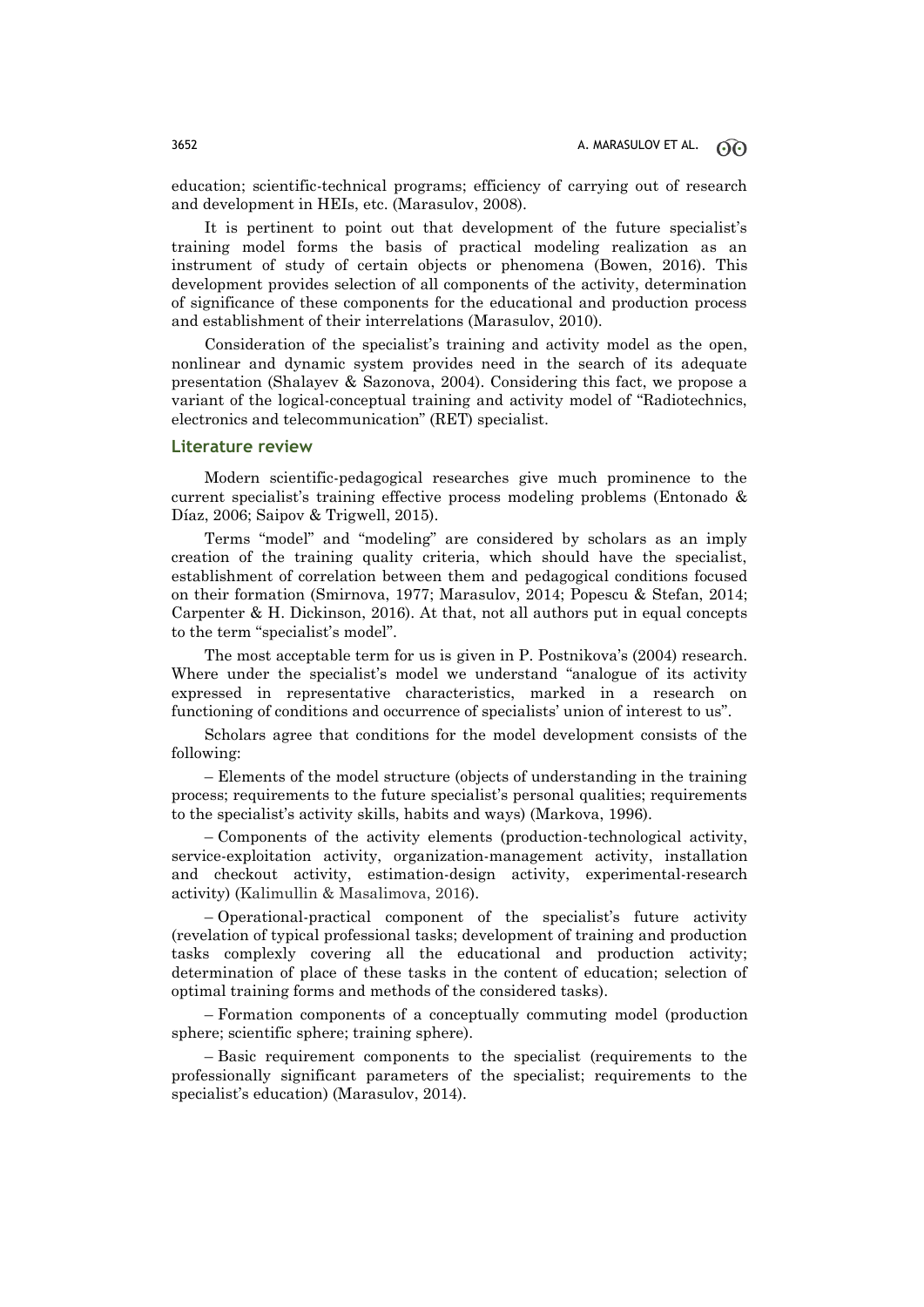## INTERNATIONAL JOURNAL OF ENVIRONMENTAL & SCIENCE EDUCATION 3653

S. Zholdasbekova et al. (2016) and A. Marasulov (2008) argue that the specialist's model is not only opportunity to determine and forecast requirements to the specialist. At the same time, studies show that it is also the most important element in the general training of specialists to their future educational and operational activity, methodological basis for planning of educational and scientific processes (Klarin, 1995).

# *Aim of the study*

The aim of the study is to determine the methodological-theoretical construction bases for development mechanism of an integrated model for a specialist's training and conceptual-theoretical activity of a teacher.

## *Research questions*

What are the main problems in specialist's preparing for current educational process? What is the optimum concept of an integrated model for training of a specialist and conceptual-theoretical activity of a teacher?

# *Method*

Research methodology is largely based on the theoretical pedagogical methods, namely on the method of generalization of teaching experience and analysis of pedagogical literature. Moreover, we used the methods of pedagogical modeling and forecasting based on monitoring of the main problems in specialist's training and conceptual-theoretical teacher's activity.

# **Data, Analyses, and Results**

According to the existing experience, the following should be referred to the requirements made to the development process of the future specialist's training model in his educational and production activity:

– completeness of the developed model, i.e. content of the future professional activity should correspond to the solution level of basic professional tasks;

– connection with theoretical training material that will informationally provide opportunity for solution of pedagogical problems;

– period of study of theoretical material defines place of specific solutions' review;

– generality of the tasks allowing represent the most essential sides of the professional activity and the most meaningful parameters;

– typing of the tasks and consideration of opportunity to apply skills from one activity sphere to another (from the educational to the production and vice versa);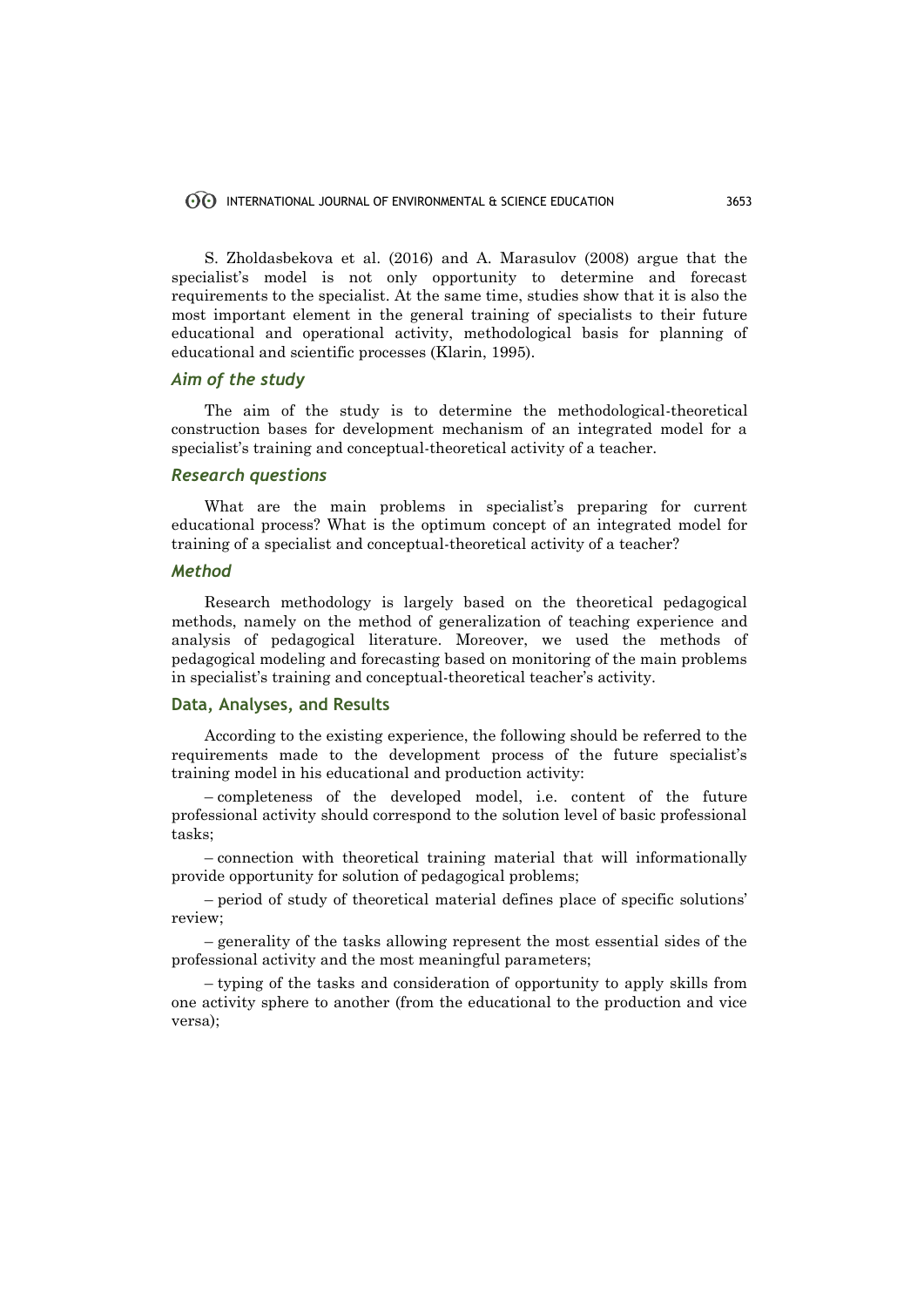– consideration of typical difficulties and mistakes of the specialist in the professional activity process allowing train the future specialist to overcoming of the difficulties and liquidation of possible problems;

– selection of reasonable training forms, methods and ways for solution of educational and production tasks providing activation of the future specialist's cognitive activity in the training process, etc.

Depending on orientation on the model's leading components we specify the following:

– production sphere of the professional activity – objects of the professional activity, subjects of the professional activity, types of the professional activity, functions of the professional activity, typical tasks of the professional activity, direction of the professional activity;

– scientific sphere of the professional activity – technical innovations, fundamental researches, discoveries, environmental aspects;

– training sphere of the professional activity – objects of understanding in the training process, fundamental general and engineering-pedagogical and professional preparation, development of the professional activity taking into account problems of the educational and production processes;

– content of the professional activity – production-technological activity, service-exploitation activity, organization-management activity, installation and checkout activity, estimation-design activity, experimental-research activity;

– requirements to the personal qualities – presentation on spiritual values and their meanings, presentations and consequences of their activity, presentations on organizational liquidation measures of accidents, catastrophes, natural disasters and emergency situations;

 $-$  requirements made to the specialist's education  $-$  general education, socio-personal competence, economic-organization competence, skills, habits to the activity ways, special competences, preparedness to change social, economic, professional roles, education by basic cycles of educational disciplines, education by separate disciplines;

– requirements forming professional-significant parameters of the specialist – professional competence, communication preparedness, developed ability to creative approaches, stable, conscious, positive relation to the profession, possession by methods of technical-economic analysis, understanding of development trend of science and technics.

Taking into account all mentioned above, it is possible to compose the following structural-functional scheme for formation of the teacher's conceptualtheoretical activity mechanism (see Figure 1).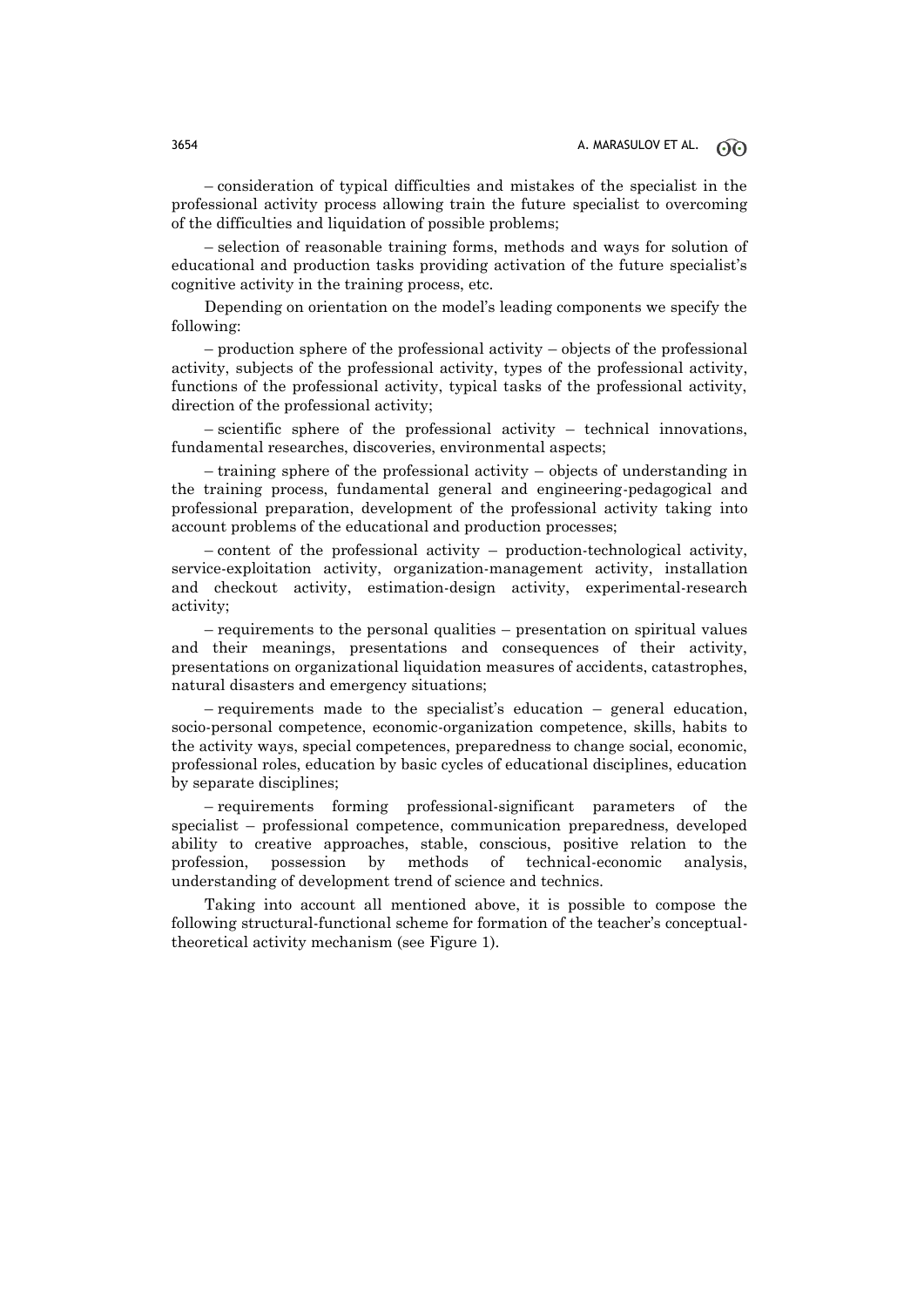

**Figure 1.** Structural-functional scheme for formation of the teacher's conceptualtheoretical activity mechanism

Can note that the functional map to a profession (specialty) is determined by the main key purpose and list of basic functions. In this connection, and as presented for us, in formation of the training content for preparing of the specialist, the following normative sequence should be observed:

(1) – determination of the main key purpose of the profession (specialty) by the state compulsory standard of education (SCSE) [11];

(2) – determination of the list of basic functions by the state compulsory standard of education (SCSE) based on (1) [11];

(3) – determination of the modules (actions) repertoire by each of the functions based on (2);

(4) – determination of the skills repertoire by each of the modules based on (3);

(5) – determination of the knowledge repertoire by each of the skills based on (4);

(6) – determination of the subject field repertoire by each of the knowledge based on (5).

Considering all this, the education content on the specialist training is formed.

For example, for functions of "Repair and rebuild" specialist, the following repertoire of modules – actions can be determined:

– types of conditions (situations) of educational and production processes which turned away from the norms;

– grounds (reasons) of data of the types of conditions (situations) of educational and production processes which turned away from the norms;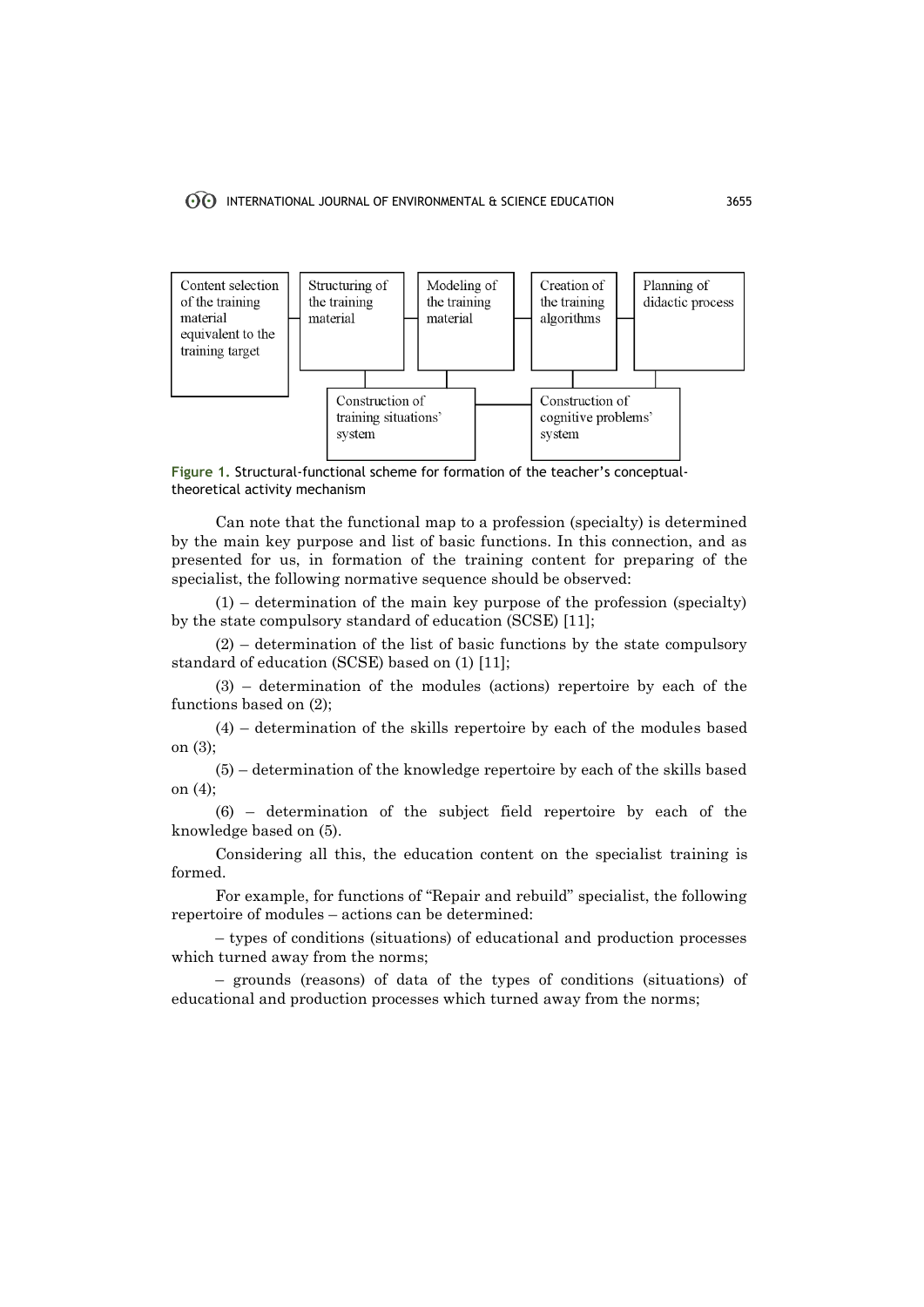– complications caused by the data of the types of conditions (situations) of educational and production processes (health status of personnel, production, economic, environmental, social, etc.) which turned away from the norms;

– technical, technological diagnostics of the data of the types of conditions (situations) of educational and production processes which turned away from the norms;

– recovery (adequate choice of the recovery methods) of the data of the types of conditions (situations) of educational and production processes which turned away from the norms;

– carrying out of the recovery process of the data of the types of conditions (situations) of educational and production processes which turned away from the norms (adequate choice of the recovery methods carrying out);

– estimation of the obtained results;

– adequate determination and carrying out of prophylactic actions to prevent repetition of the data of the types of conditions (situations) of educational and production processes which turned away from the norms.

The mentioned above modules – actions can be considered as the system of training situations and further, by skills and knowledge, determination of the cognitive problems related system for them.

Considering all mentioned above, a system for complex realization of the activity constituent elements, operational-practical component of the specialist's future activity and the professional activity basic functions is composed.

A structural-logical system of educational-methodical knowledge base and data base on the RET specialist training is formed on the ground of this system.

On the ground of all mentioned above, scheme 2 gives offered by us structural-functional scheme for the computer-informative development mechanism of the integrated model for the specialist's training and the teacher's conceptual-theoretical activity.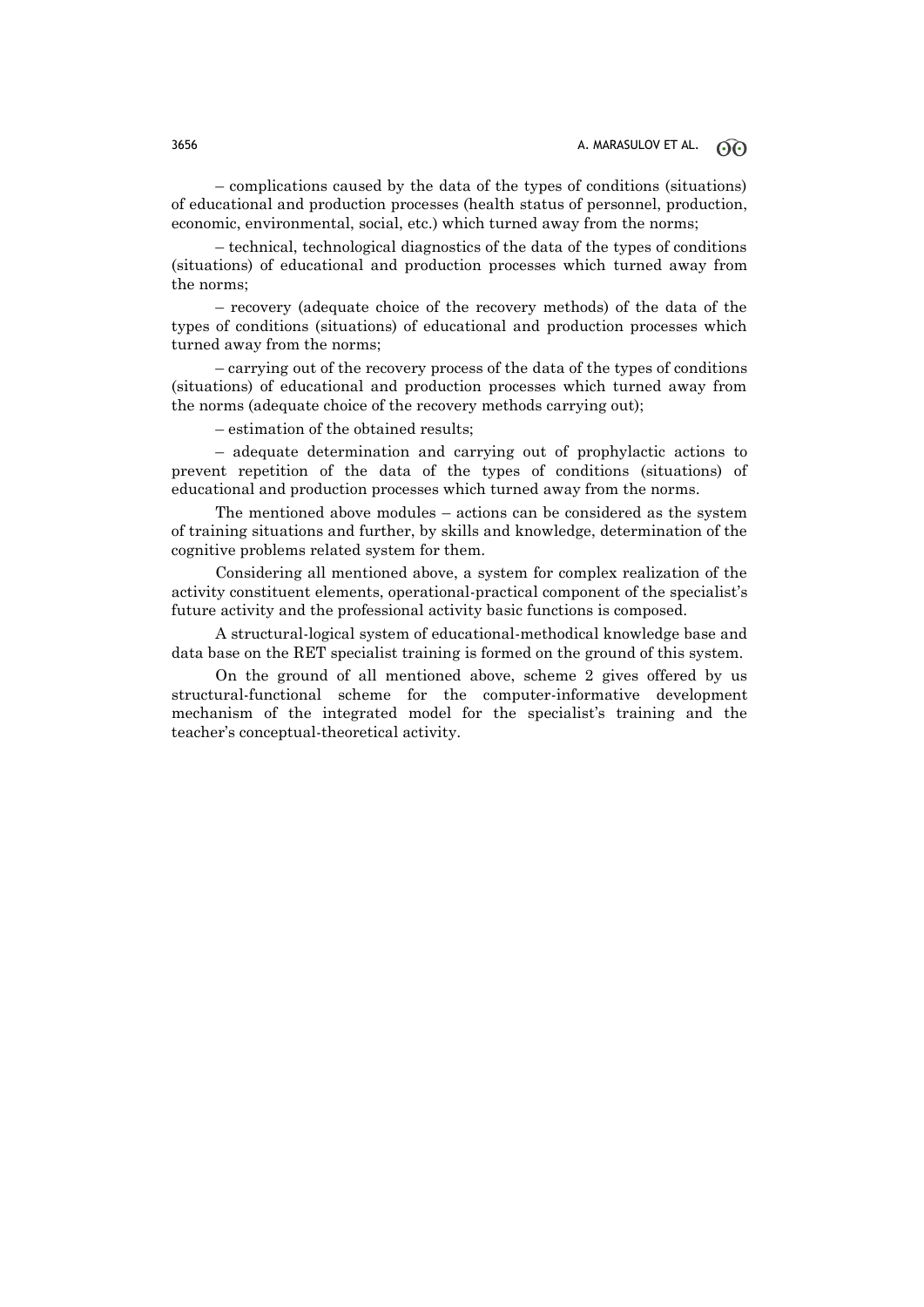

**Scheme 2.** Structural-functional scheme for the computer-informative development mechanism of the integrated model for the specialist's training and the teacher's conceptual-theoretical activity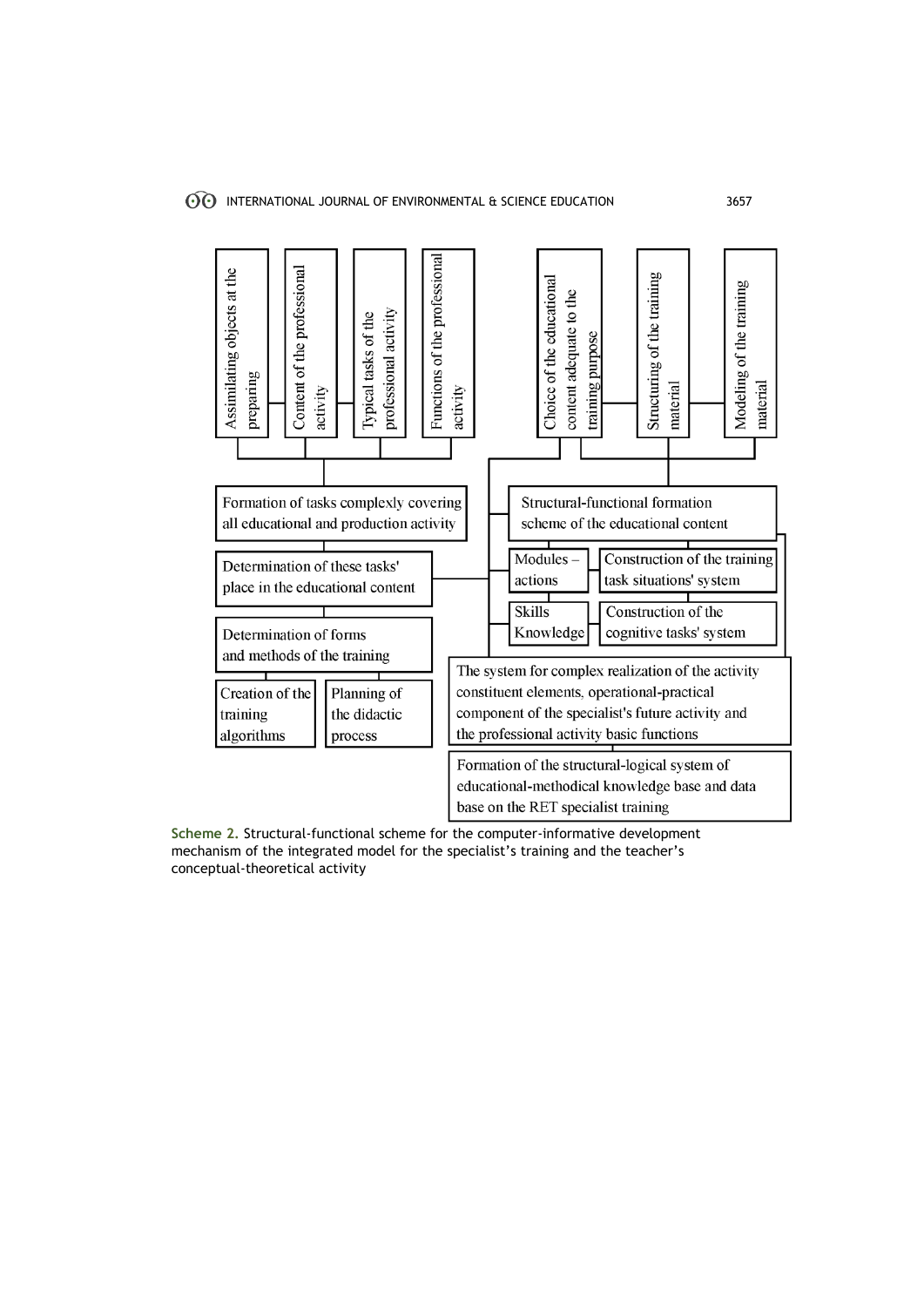# **Discussion**

A. Saipov (2006) observes that the specialist's model and model of required knowledge should be necessarily developed for the personnel training. At that, G. Bowen (2016) confirms our thesis that there should be revealed content and structure of the teacher's methodical knowledge and examples of its demand in solution of partial methodical problems related to the development of trainee's cognitive activity.

International experience also proves our assumption that the development of the specialist's training model should be proceed from the following: firstly, incorporation of requirements to the development process of this model; secondly, consideration of conditions of its development; thirdly, necessity to form the specialist's logical-conceptual model; fourthly, the teacher's conceptualtheoretical activity mechanism development; fifthly, creation of computerinformation development mechanism of the integrated model for training of the specialist and conceptual-theoretical activity of the teacher, etc. (Poshayev, 2012; Saipov, 2006).

Can note that in development of a methodical provision, the teacher solves three coordinated didactic problems: why teach (determination of a horizon of the professional knowledge and skills); what to teach (selection of the content and its planning); how to teach (ways and means for formation of the knowledge and skills) (Popescu & Stefan, 2014). All these aspects were taken into account during the creation of our integrated model for the specialist's training and the teacher's conceptual-theoretical activity.

## **Conclusion**

In summary, the specialist's integrated model can be determined as an methodological basis for planning of educational process.

The scheme proposed in this paper reflects multidimensionality and transparency of the specialist's training and activity model as an integrated education.

As presented, application of offered by us development mechanism of the integrated model for the specialist's training and the teacher's conceptualtheoretical activity realized in the form of departmental computer-informative management technology for the specialist's training may compose a basis for technologization and informatiozation of the educational process and creation of real system of open education in a HEI.

# **Implications and Recommendations**

Future specialist's training model is developed in order to sort out the major problems in teaching stuff preparation. Thus, research findings can be used as a basis for future investigations on creating an optimal model of educational staff development.

## **Disclosure statement**

No potential conflict of interest was reported by the authors.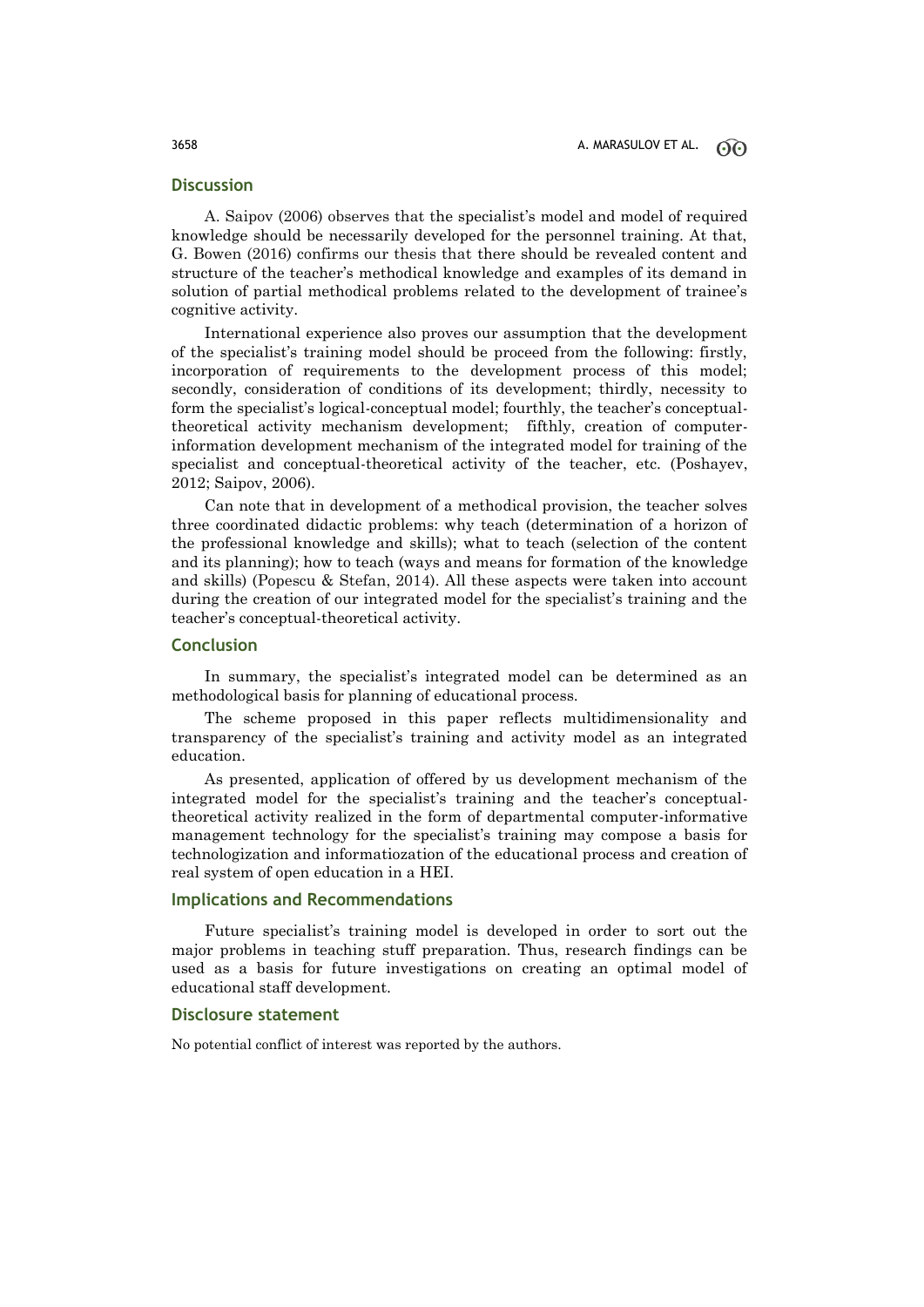#### **Notes on contributors**

**Akhmat Marasulov** is a Doctor of Engineering, Professor at University "Miras", Shymkent, Kazakhstan.

**Amangeldi Saipov** is a Doctor of Education, Professor at M. O. Auezov South Kazakhstan State University, Shymkent, Kazakhstan.

**Kulimkhan Аrymbayeva** is a Doctor of Education, Professor at M. O. Auezov South Kazakhstan State University, Shymkent, Kazakhstan.

**Begaim Zhiyentayeva** is a PhD, Associate Professor at L. N. Gumilyov Eurasian National University, Astana, Kazakhstan.

**Akhan Demeuov** is a PhD, Associate Professor at M. O. Auezov South Kazakhstan State University, Shymkent, Kazakhstan.

**Ulzhamal Konakbaeva** is a PhD, Associate Professor at South Kazakhstan State Pedagogical Institute, Shymkent, Kazakhstan.

**Akbota Bekbolatova** is a PhD Student at H. A. Yassawe International Kazakh-Turkish University, Turkistan, Kazakhstan.

#### **References**

- Bowen, G. M. (2016). *Response to Section II: Practicing, Modeling, and Influencing Approaches to Teaching*. New York: Springer International Publishing, 174 p.
- Carpenter, J., & Dickinson, H. (2016). *Interprofessional education and training*. New York: Policy press, 245 p.
- Entonado, F. B., & Díaz, L. A. (2006). A training proposal for e-learning teachers. *European Journal of Open, Distance and E-learning, 9(2),* 155-167.
- Kalimullin, A. M., & Masalimova, A. R. (2016). Editorial: Actual issues of national education: Theory and practice. *IEJME-Mathematics Education, 5,* 242 -253.
- Klarin, M. V. (1995). *Innovations in the world pedagogics: training of the ground of research, games and discussions: Analysis of foreign experience.* Riga: Experiment, 263 p.
- Marasulov, A. F. (2008). Model of educational process and training of specialists. *Journal of professional education, 3,* 14-15.
- Marasulov, A. F. (2010). Structural-logic generalized model of a specialist's training and activity. In *Priority tasks of directions of technical and scoeial-economic sciences. Republican interuniversity collection of scientific papers*, 125-126.
- Marasulov, A. F. (2014). Training model of future specialist in educational and production activity. *Materials of Republican scientific-practical conference "Priority directions of educational process improvement in training of engineering-pedagogical personnel in a higher educational institution".* Shymkent: Kazakhstan engineering-pedagogical peoples' friendship university, 4- 5.
- Markova, A. K. (1996). *Psychology of professionalism.* Moscow: Science, 352 p.
- Passey, D., & Samways, B. (2016). *Information Technology: supporting change through teacher education.* New York: Springer